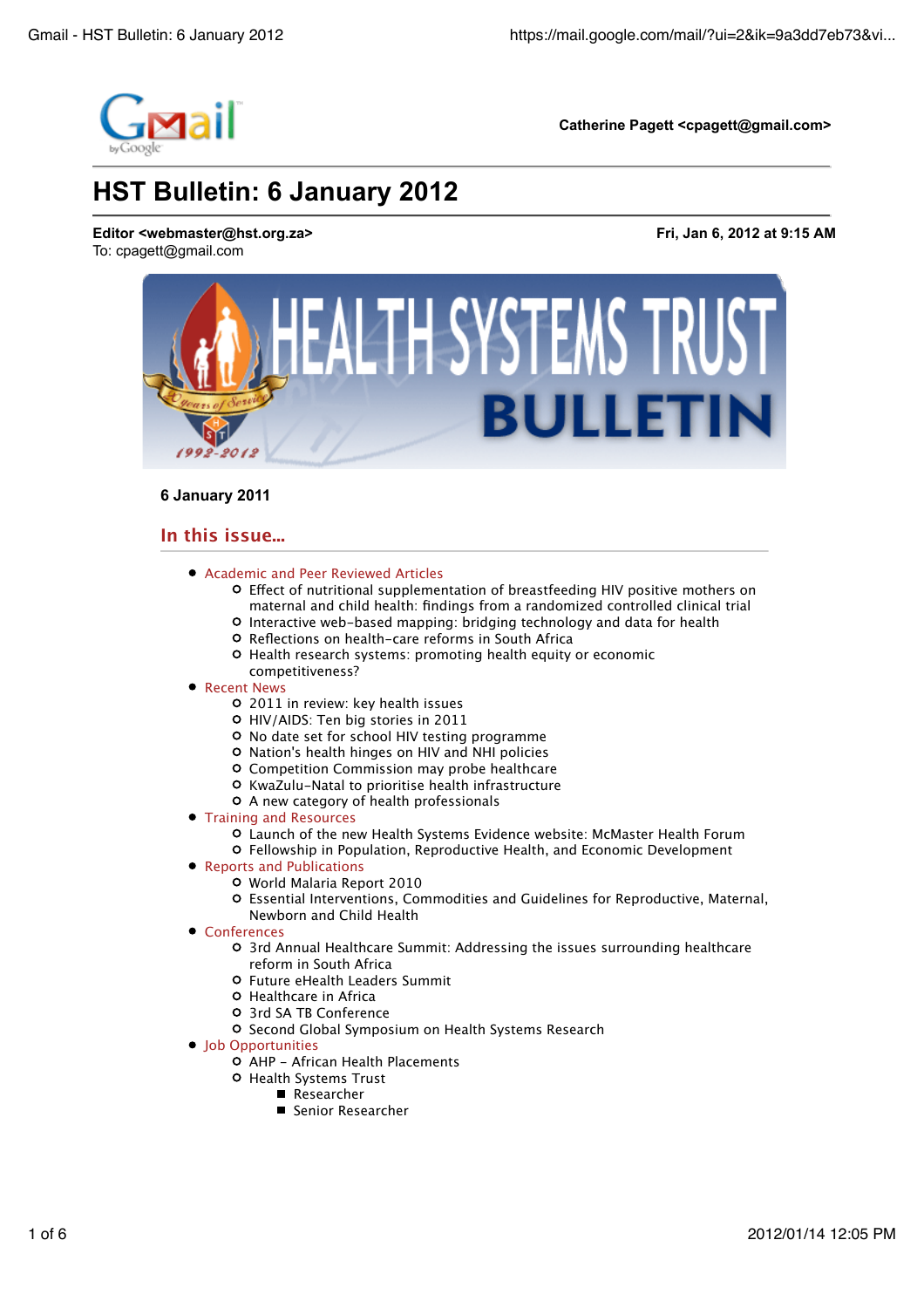# **Academic and Peer Reviewed Articles**

supplementation in HIV positive lactating mothers...Read More »

## **Effect of nutritional supplementation of breastfeeding HIV positive mothers on maternal and child health: findings from a randomized controlled clinical trial** *Gurpreet Kindra, Anna Coutsoudis and Francesca Esposito. BMC Public Health 2011, 11:946. Published: 22*

*December 2011.* It has been well established that breastfeeding is beneficial for child health, however there has been debate regarding the effect of lactation on maternal health in the presence of HIV infection and the need for nutritional

Source: http://www.biomedcentral.com/1471-2458/11/946/abstract[Accessed: 6 January 2012]

#### **back to top**

#### **Interactive web-based mapping: bridging technology and data for health**

*Linda Highfield, Jutas Arthasarnprasit, Cecelia A Ottenweller and Arnaud Dasprez. International Journal of Health Geographics 2011, 10:69. Published: 23 December 2011.*

The Community Health Information System (CHIS) online mapping system was first launched in 1998. Its overarching goal was to provide researchers, residents and organizations access to health related data reflecting the overall health and well-being of their communities within the Greater Houston area. In September 2009, initial planning and development began for the next generation of CHIS. The overarching goal for the new version remained to make health data easily accessible for a wide variety of research audiences. However, in the new version we specifically sought to make the CHIS truly interactive and give the user more control over data selection and reporting. Read More »

Source: http://www.ij-healthgeographics.com/content/10/1/69/abstract [Accessed: 6 January 2012]

#### **back to top**

#### **Reflections on health-care reforms in South Africa**

*Brian Ruff, Mandi Mzimba, Simon Hendrie and Jonathan Broomberg. Journal of Public Health Policy (2011) 32, S184–S192. Published: July 2011.*

This article describes an economic framework, including demand- and supply-side factors, for approaching the analysis and planning of health system reform in South Africa... Read More »

Source: http://www.palgrave-journals.com/jphp/journal/v32/n1s/full/jphp201131a.html [Accessed: 6 January 2012]

#### **back to top**

#### **Health research systems: promoting health equity or economic competitiveness?** *Bulletin of the World Health Organization 2012;90:55-62. Published: 7 December 2011.*

International collaborative health research is justifiably expected to help reduce global health inequities. Investment in health policy and systems research in developing countries is essential to this process but, currently, funding for international research is mainly channelled towards the development of new medical interventions. This imbalance is largely due to research legislation and policies used in high-income countries...Read More »

Source: http://www.who.int/bulletin/volumes/90/1/11-092007/en/index.html[Accessed: 6 January 2012]

**back to top**

# **Recent News**

## **2011 in review: key health issues**

*WHO. Published: 30 December 2011.*

In 2011, there was important progress in a number of areas. Reports published by WHO on AIDS, tuberculosis and malaria all indicated fewer deaths– and fewer new infections. The UN General Assembly met to agree a global agenda for noncommunicable diseases – only the second time (after HIV/AIDS) that a health-related theme was selected as the topic for a UN high-level meeting... Read More »

Source: http://www.who.int/features/2011/year\_review/en/index.html [Accessed: 6 January 2012]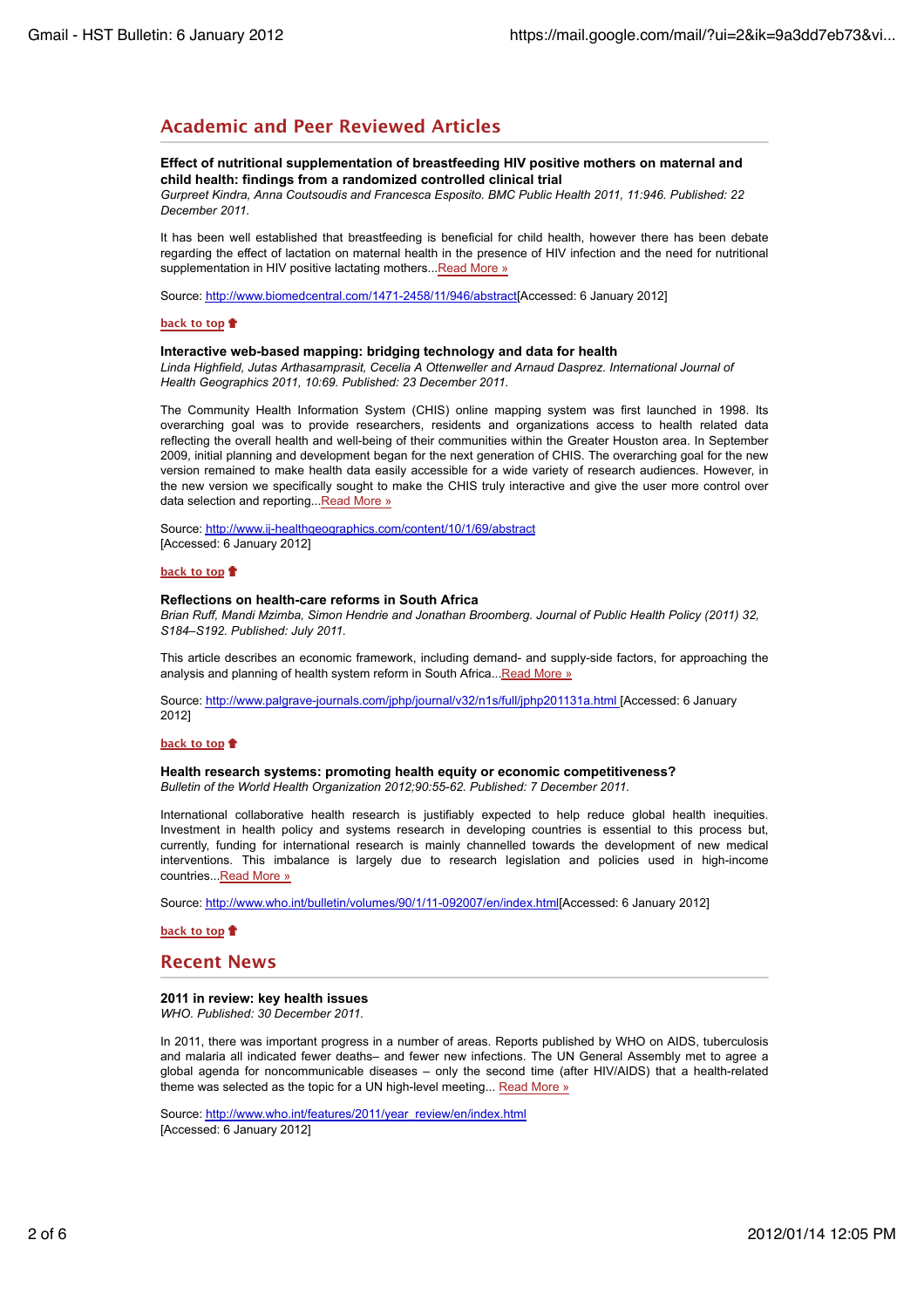#### **back to top**

#### **HIV/AIDS: Ten big stories in 2011**

*Plus News. Published: 29 December 2011.*

It's been a roller coaster of a year in HIV and AIDS. AIDS turned 30 in 2011, and with new evidence of the effectiveness of HIV treatment as prevention, experts are increasingly talking about "the end of AIDS". At the same time, however, funding for HIV has become ever more uncertain, jeopardizing efforts to put new, life-saving science into action. IRIN/PlusNews brings you 10 HIV-related stories that made headlines in 2011. Read More »

Source: http://www.plusnews.org/report.aspx?ReportID=94562 [Accessed: 6 January 2012]

#### **back to top**

## **No date set for school HIV testing programme**

*Mail & Guardian. Published: 27 December 2011.*

A number of issues remained unresolved before the HIV testing of learners could start during the first school term of 2012, said the basic education ministry... Read More »

Source: http://mg.co.za/article/2011-12-27-no-date-set-for-school-hiv-testing-programme/ [Accessed: 6 January 2012]

### **back to top**

# **Nation's health hinges on HIV and NHI policies**

*Times Live. Published: 19 December 2011.*

In the first of a four-part series on service delivery during President Jacob Zuma's tenure, Chris Vick looks at the progress that has been made in healthcare... Read More »

Source: http://www.timeslive.co.za/politics/2011/12/19/nation-s-health-hinges-on-hiv-and-nhi-policies [Accessed: 6 January 2012]

#### **back to top**

#### **Competition Commission may probe healthcare**

*Business Day. Published: 30 December 2011.*

The Competition Commission is considering initiating a market inquiry into the private healthcare industry reminiscent of its probe into the banking sector a few years ago, which recommended lower banking costs. Health Minister Aaron Motsoaledi has declared war on high healthcare costs and accused the private health sector of engaging in "uncontrolled commercialism" and "destructive, unsustainable practices"...Read More »

Source: http://www.businessday.co.za/articles/Content.aspx?id=161831 [Accessed: 6 January 2012]

## **back to top**

# **KwaZulu-Natal to prioritise health infrastructure**

*Business Day. Published: 4 January 2012.*

The department of health in KwaZulu-Natal planned to fast-track infrastructure development and hospital revitalisation projects this year, says health MEC Sibongiseni Dhlomo... Read More »

Source: http://www.businessday.co.za/articles/Content.aspx?id=161930 [Accessed: 6 January 2012]

#### **back to top**

### **A new category of health professionals**

*Health-e News. Published: 15 December 2011.*

A new cadre of health care workers aimed at strengthening the health service will join the system next year. The first batch of a new category of health professionals, known as "clinical associates", recently graduated from Wits University, in Johannesburg...Read More »

Source: http://health-e.org.za/news/article.php?uid=20033377 [Accessed: 6 January 2012]

## **back to top**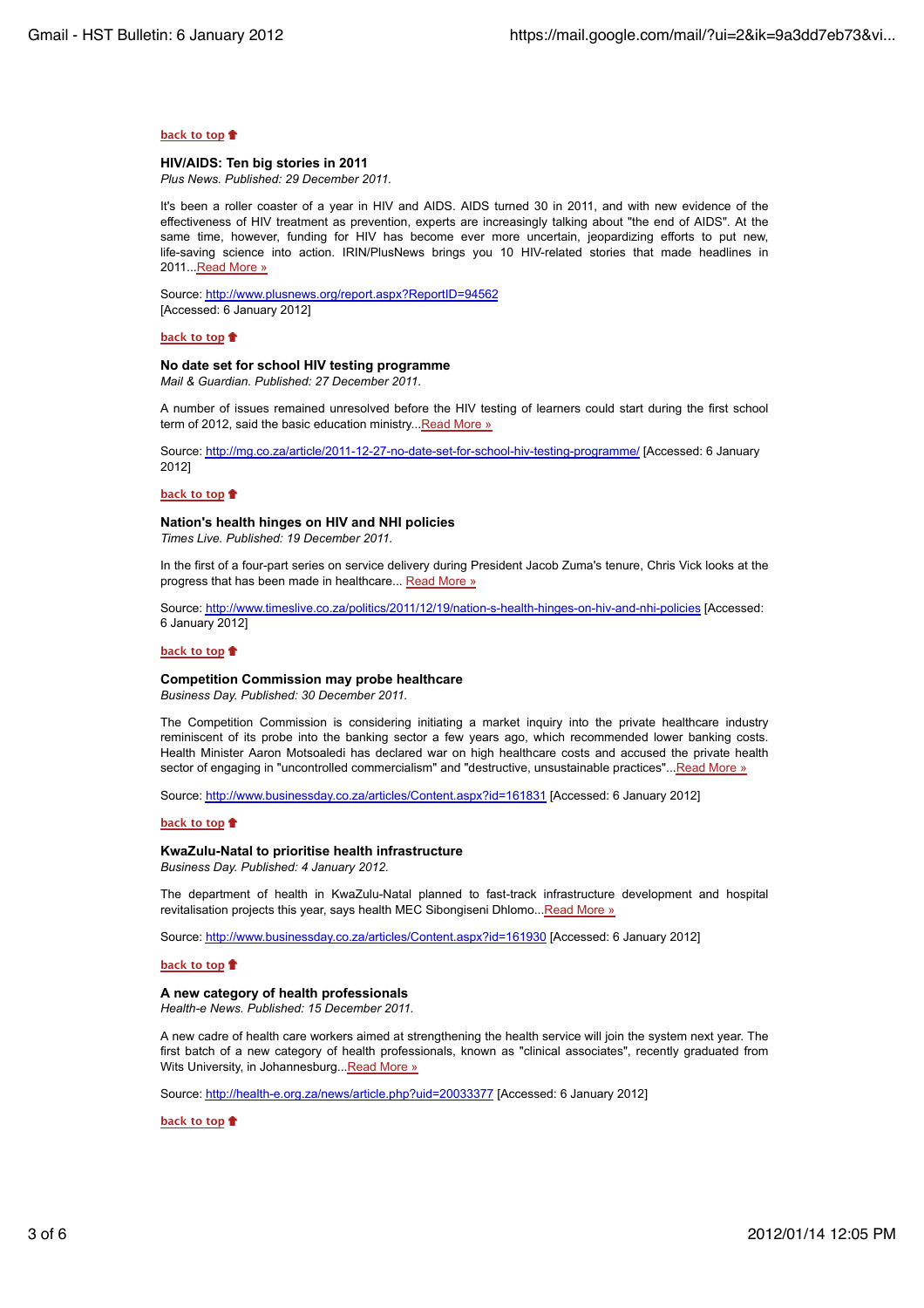# **Training and Resources**

**Launch of the new Health Systems Evidence website: McMaster Health Forum** *URL: http://www.mcmasterhealthforum.org/healthsystemsevidence-en*

Health Systems Evidence is a valuable resource for policymakers, stakeholders and researchers seeking to address today's most pressing health challenges. It provides answers on questions about how to strengthen or reform health systems, or how to get cost-effective programs, services and drugs to those who need them. The redeveloped website offers numerous enhancements, including new open search and advanced search functionalities, and is available in seven languages: Arabic, Chinese, English, French, Portuguese, Russian and Spanish.

### **back to top**

#### **Fellowship in Population, Reproductive Health, and Economic Development**

*Where: Hewlett Foundation/Institute of International Education Dissertation Closing Date: 5 March 2012*

The Institute of International Education (IIE) is now accepting applications for the Dissertation Fellowship in Population, Reproductive Health, and Economic Development. Sponsored by The William and Flora Hewlett Foundation, Fellows will receive stipends to support tuition and research expenses. In addition, Fellows will become part of a network of researchers and participate in professional development opportunities. Applicants should be currently enrolled in Ph.D. programs in either sub-Saharan Africa, the United States or Canada, and should have completed their coursework by the start of the fellowship. Students in economics, geography, population studies, and epidemiology are especially encouraged to apply. Click Here for more information.

# **back to top**

# **Reports and Publications**

# **World Malaria Report 2010**

*World Health Organization. Published: 2011.*

Overview The World Malaria Report 2010 summarizes information received from 106 malaria-endemic countries and other sources and updates the analyses presented in the 2009 Report. Click Here for Full Report »

## **back to top**

## **Essential Interventions, Commodities and Guidelines for Reproductive, Maternal, Newborn and Child Health**

*World Health Organization. Published: 2011.*

A global review of the key interventions related to reproductive, maternal, newborn and child Health Executive Summary Why reproductive, maternal, newborn and child health? Poor maternal, newborn and child health remains a significant problem in developing countries. Click Here for Full Report »

#### **back to top**

# **Conferences**

#### **3rd Annual Healthcare Summit: Addressing the issues surrounding healthcare reform in South Africa**

*When: 24 – 26 January 2012 Venue:Convention Dynamics, Isando, Johannesburg URL: http://www.iir.co.za/index.php/third-annual-healthcare-summit-2*

The Healthcare Summit is a three-day event that deals with all the current issues facing the stakeholders in the healthcare industry. This year's Summit will focus on the latest developments surrounding healthcare reform in South Africa in both private and public sectors and in particular the impact the NHI is likely to have on the industry.

#### **back to top**

**Future eHealth Leaders Summit** *When:21 - 25 February 2012*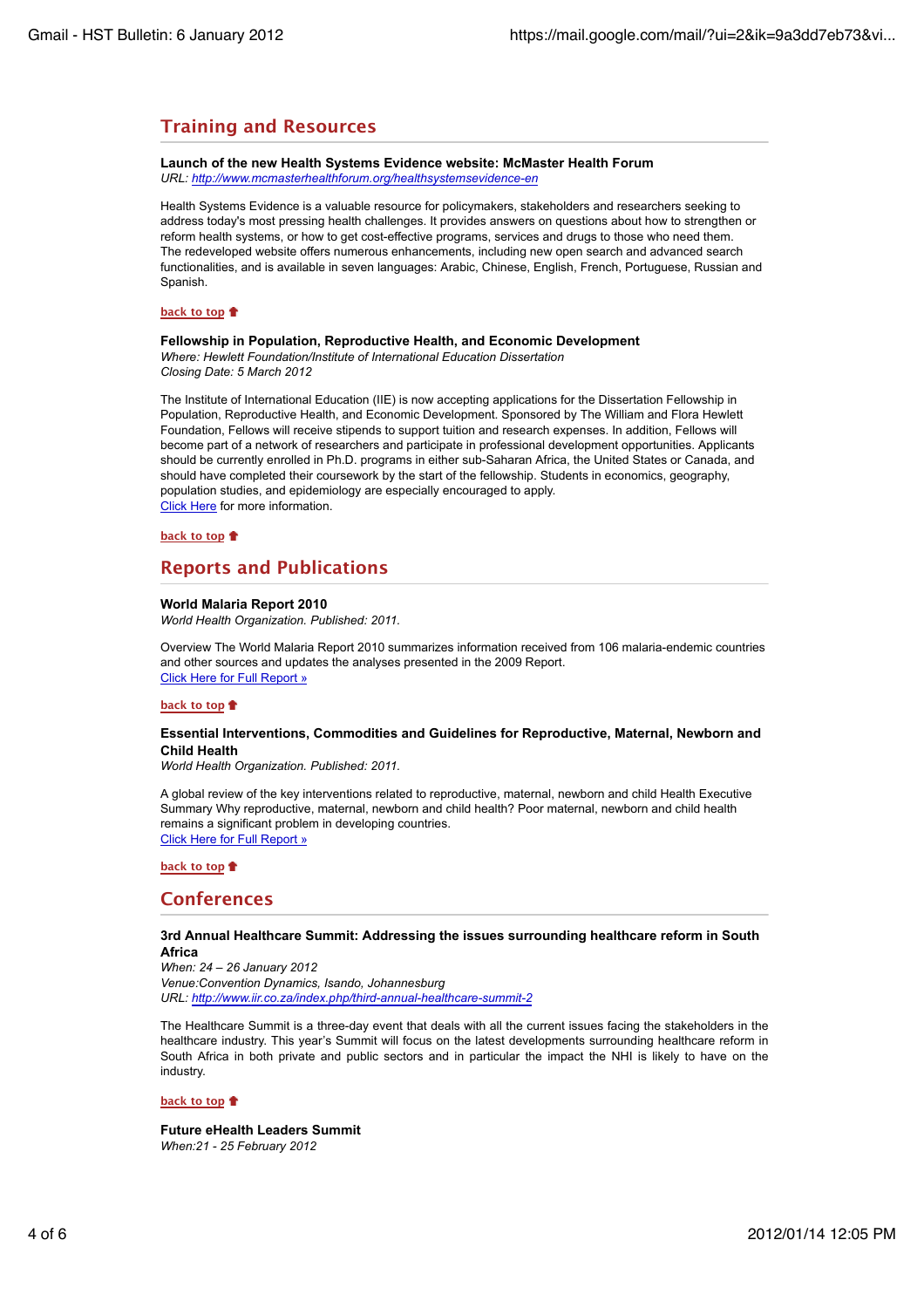*Venue: Cape Town, South Africa URL: http://www.futureehealthleaders.org*

Future eHealth Leaders provides you with a unique learning experience outside your familiar setting. It promotes collaboration between diverse countries and regions, mainly in Sub-Saharan Africa and Europe. This provides participants with rich opportunities and inspiration by linking with experienced colleagues who work in vastly different contexts and circumstances. You will be able to enhance your personal development and create new approaches to your leadership challenges.

#### **back to top**

#### **Healthcare in Africa**

*When: 6-7 March 2012 Venue:Cape Town, South Africa URL: http://cemea.economistconferences.com/event/healthcare-africa*

Healthcare in Africa will bring together influential healthcare stakeholders from government, providers, suppliers and patient groups to confront and explore key issues around healthcare systems in Africa. You'll be able to participate in interactive brainstorming sessions, hear cutting-edge case studies, and hear from a range of inspiring speakers.

### **back to top**

#### **3rd SA TB Conference**

*When: 12-15 June 2012 Venue: ICC, Durban, South Africa URL: http://www.tbconference.co.za/*

The 3rd TB Conference will build on the momentum of the previous TB conferences and give communities an opportunity to assess progress towards reaching TB/HIV targets. Thus, giving meaning to the theme for the 2012 TB Conference: "Reaching the target".

#### **back to top**

#### **Second Global Symposium on Health Systems Research**

*When: 31 October-3 November 2012 Where: Beijing, People's Republic of China URL: http://www.hsr-symposium.org*

The Second Global Symposium on Health Systems Research call for abstracts is now open. The Symposium will focus on the science to accelerate universal health coverage around the world. It will cover three main themes: Knowledge Translation, State-of-the-Art Health Systems Research, and Health Systems Research Methodologies.

## **back to top**

# **Job Opportunities**

#### **AHP - African Health Placements**

AHP is a not-for-profit project that aims to support the recruitment and retention of healthcare workers in South Africa. AHP is focused on assisting healthcare professionals make the right choice for their future in South Africa. No placement fees are charged.

The following positions with AHP are currently available:

Please view the website for more details http://www.ahp.org.za or contact on 011 328 1300

#### **back to top**

#### **Researcher**

*Health Systems Trust Closing date: 09 January 2011*

Health Systems Trust (HST) wishes to appoint a Researcher working from our Cape Town, Johannesburg or Durban office.

Please view our website for more details http://www.hst.org.za/content/researcher